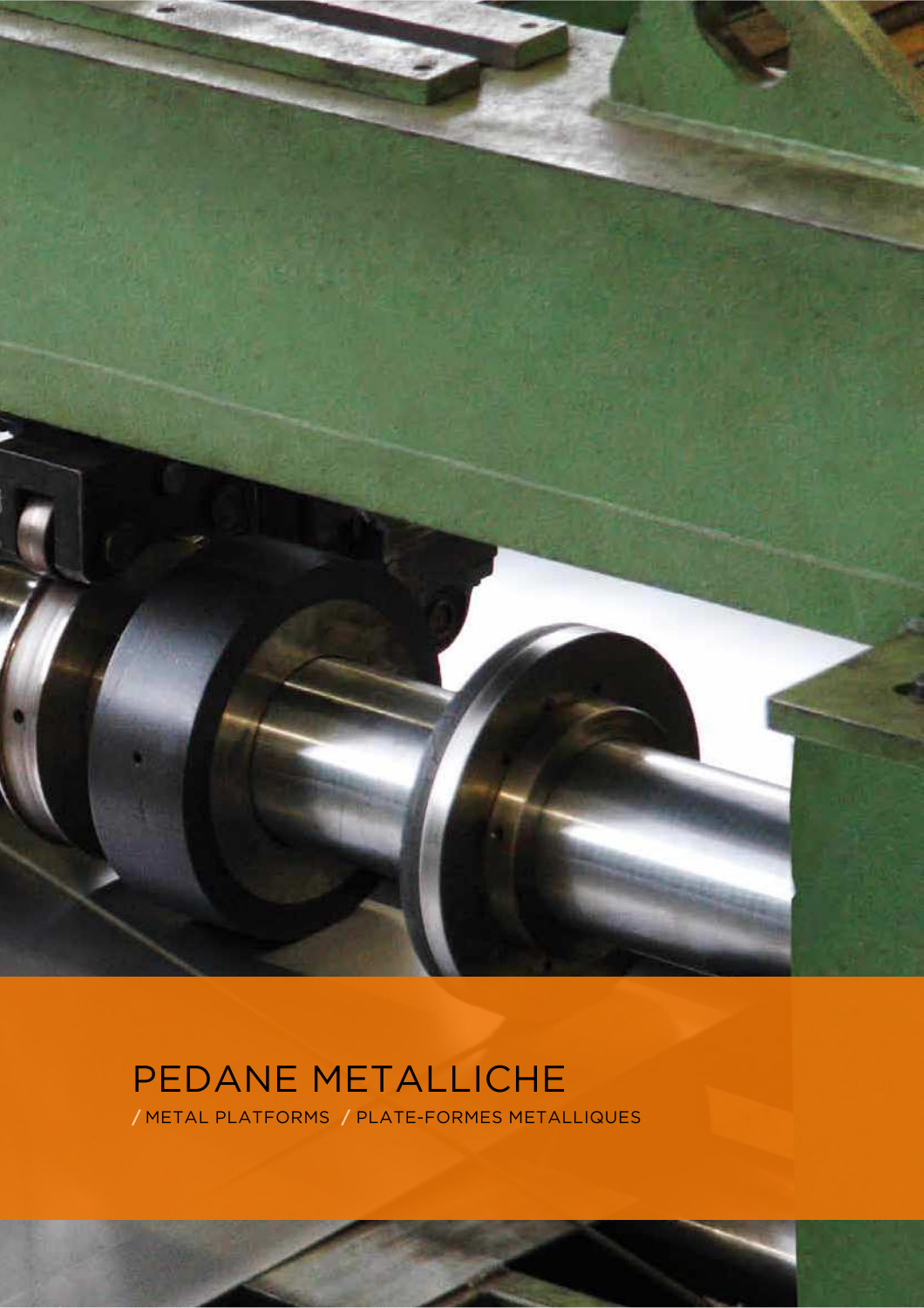#### VERSIONE SENZA SLITTA FONDO LISCIO

VERSION WITHOUT SLIDE - SMOOTH BASE / VERSION SANS GLISSIERE FOND LISSE

| <b>CODICE</b><br>PART N°<br><b>CODE</b> |      |     | DIMENSIONI / DIMENSIONS / DIMENSIONS | <b>PORTATA</b><br><b>CAPACITY</b> |    |                     |
|-----------------------------------------|------|-----|--------------------------------------|-----------------------------------|----|---------------------|
|                                         | A    | в   | C.                                   | D                                 | E. | <b>PORTÉE</b><br>KG |
| PTO01                                   | 1200 | 800 | 600                                  | 150                               | 40 | 2000                |
| PT002                                   | 1200 | 800 | 600                                  | 150                               | 40 | 1500                |
| PT003                                   | 1000 | 800 | 600                                  | 150                               | 40 | 1000                |
| <b>PT004</b>                            | 1500 | 800 | 800                                  | 150                               | 40 | 2500                |
| PT005                                   | 1500 | 800 | 500                                  | 150                               | 40 | 2500                |





### VERSIONE CON SLITTA FONDO LISCIO

VERSION WITH SLIDE - SMOOTH BASE / VERSION AVEC GLISSIERE FOND LISSE

| <b>CODICE</b><br>PART N°<br><b>CODE</b> |      |     | DIMENSIONI / DIMENSIONS / DIMENSIONS | <b>PORTATA</b><br><b>CAPACITY</b> |    |                     |
|-----------------------------------------|------|-----|--------------------------------------|-----------------------------------|----|---------------------|
|                                         | A    | B   | C.                                   | D                                 | Е  | <b>PORTÉE</b><br>KG |
| PTOO6                                   | 1200 | 800 | 600                                  | 150                               | 60 | 2000                |
| <b>PT007</b>                            | 1200 | 800 | 600                                  | 150                               | 60 | 1500                |
| PT008                                   | 1000 | 800 | 600                                  | 150                               | 60 | 1000                |
| <b>PT009</b>                            | 1500 | 800 | 800                                  | 150                               | 60 | 2500                |
| PT0010                                  | 1500 | 800 | 500                                  | 150                               | 60 | 2500                |



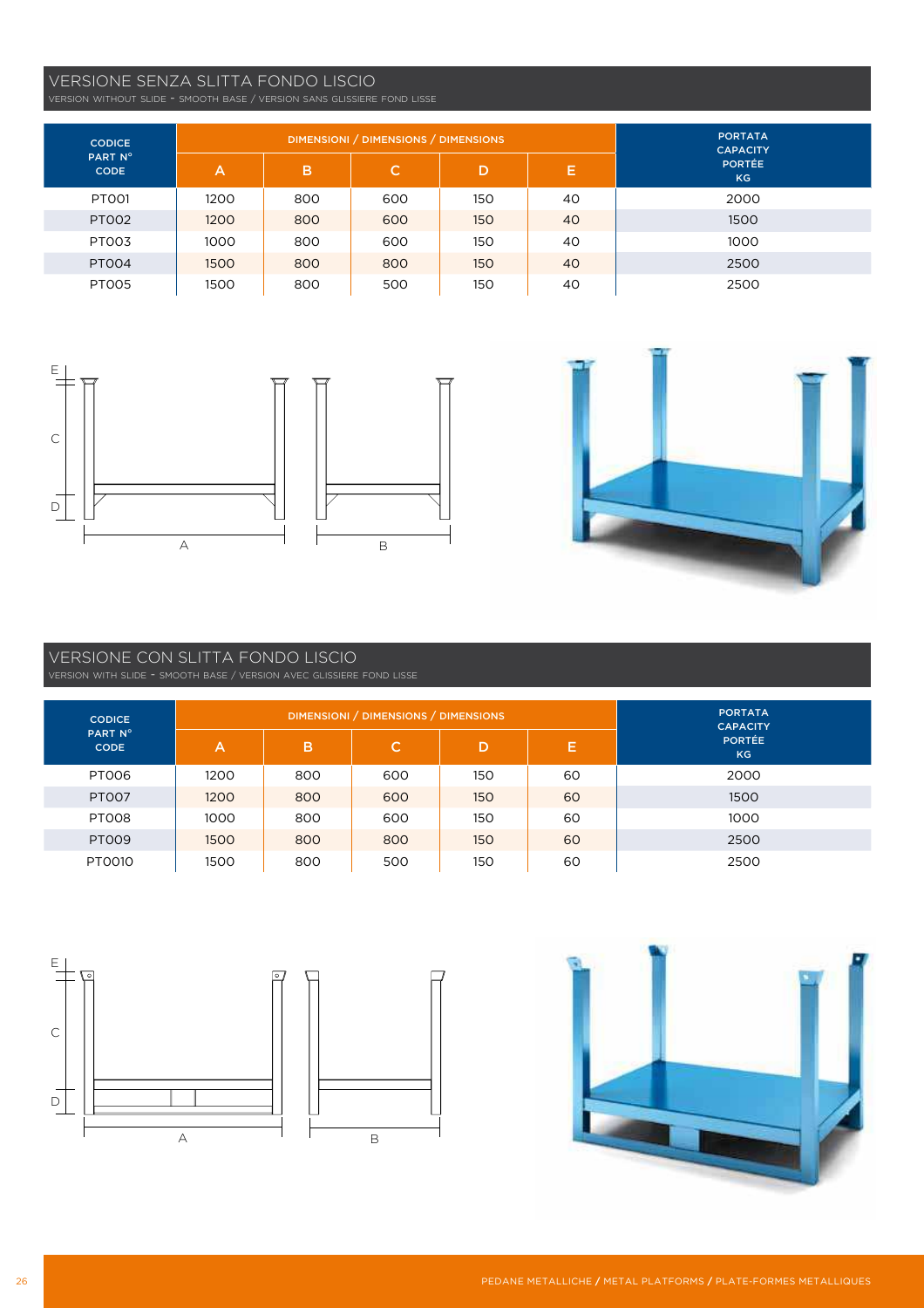#### VERSIONE CON DUE LATI CHIUSI

| <b>CODICE</b><br>PART N°<br><b>CODE</b> |      | DIMENSIONI / DIMENSIONS / DIMENSIONS | <b>PORTATA</b><br><b>CAPACITY</b> |     |    |                      |
|-----------------------------------------|------|--------------------------------------|-----------------------------------|-----|----|----------------------|
|                                         |      |                                      | ٠                                 |     | -  | <b>PORTÉE</b><br>KG. |
| PT011                                   | 1280 | 850                                  | 850                               | 110 | 60 | 1400                 |



## PORTA STOFFE

CLOTH CARRYING CONTAINER / PORTE TISSUS

| <b>CODICE</b><br>PART Nº<br><b>CODE</b> |      | DIMENSIONI / DIMENSIONS / DIMENSIONS | <b>PORTATA</b><br><b>CAPACITY</b> |     |    |                     |
|-----------------------------------------|------|--------------------------------------|-----------------------------------|-----|----|---------------------|
|                                         |      |                                      |                                   |     |    | <b>PORTÉE</b><br>KG |
| <b>PT012</b>                            | 1500 | 800                                  | 800                               | 120 | 60 | 1000                |
| <b>PT013</b>                            | 1500 | 1000                                 | 800                               | 120 | 60 | 1000                |